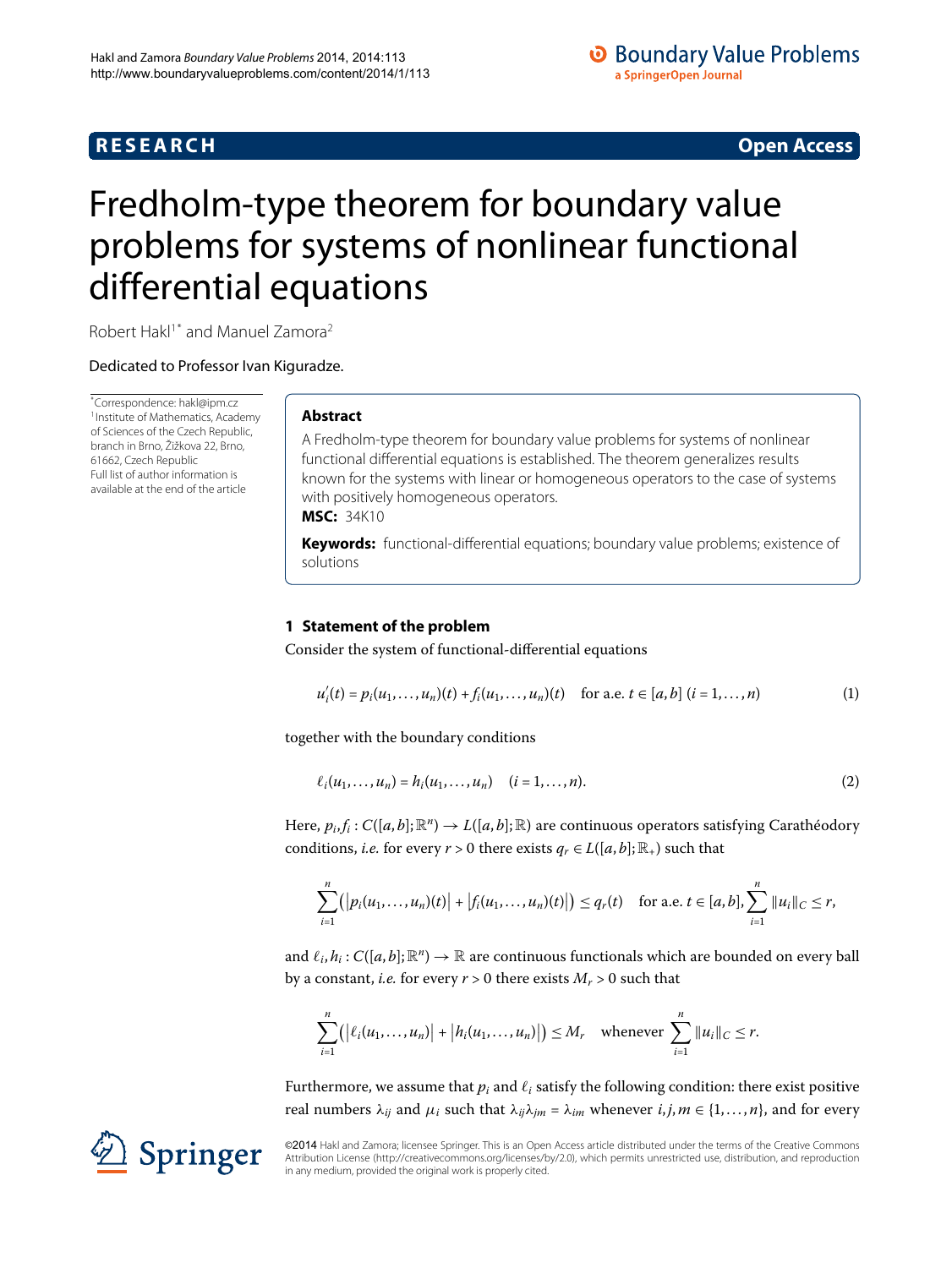$c > 0$  and  $(u_k)_{k=1}^n \in C([a, b]; \mathbb{R}^n)$  we have

<span id="page-1-1"></span><span id="page-1-0"></span>
$$
cp_i(u_1,...,u_n)(t) = p_i(c^{\lambda_{i1}}u_1,...,c^{\lambda_{in}}u_n)(t) \text{ for a.e. } t \in [a,b],
$$
 (3)

$$
c^{\mu_i} \ell_i(u_1,\ldots,u_n) = \ell_i\big(c^{\lambda_{i1}}u_1,\ldots,c^{\lambda_{in}}u_n\big).
$$
\n(4)

**Remark 1** From the above-stated assumptions it follows that  $\lambda_{ii} = 1$ ,  $\lambda_{ii} = 1/\lambda_{ii}$  for every  $i, j \in \{1, \ldots, n\}.$ 

In the case when  $p_i$  and  $\ell_i$  are linear bounded operators and  $f_i(\cdot,...,\cdot)(t) \equiv q_i(t)$ ,  $h_i(\cdot,\ldots,\cdot) \equiv c_i$  $h_i(\cdot,\ldots,\cdot) \equiv c_i$  $h_i(\cdot,\ldots,\cdot) \equiv c_i$ , the relationship between the existence of a solution to problem (1), (2) and the existence of only the trivial solution to its corresponding homogeneous problem, socalled Fredholm alternative, is well known; for more details see  $e.g.$   $[1-8]$  and references therein.

In 1966, Lasota established the Fredholm-type theorem in the case when  $p_i$  and  $\ell_i$  are homogeneous operators (see [\[](#page-8-1)9]). Recently, Fredholm-type theorems in the case when  $p_i$  and  $\ell_i$  are positively homogeneous operators were established by Kiguradze, Půža, Stavroulakis in  $[10]$  $[10]$  and also by Kiguradze, Šremr in  $[11]$ .

In this paper we unify the ideas used in  $[11]$  $[11]$  and  $[9]$  to obtain a new Fredholm-type theorem for the case when  $p_i$  and  $\ell_i$  are positively homogeneous operators. The consequences of the obtained result for particular cases of problem  $(1)$  $(1)$ ,  $(2)$  are formulated at the end of the paper.

The following notation is used throughout the paper.

N is the set of all natural numbers;

 $\mathbb R$  is the set of all real numbers,  $\mathbb R_+$  = [0, +∞);

 $\mathbb{R}^n$  is the linear space of vectors  $x = (x_i)_{i=1}^n$  with the elements  $x_i \in \mathbb{R}$  endowed with the norm

$$
||x|| = \sum_{i=1}^{n} |x_i|;
$$

 $C([a, b]; \mathbb{R}^n)$  is the Banach space of continuous vector-valued functions  $u = (u_i)_{i=1}^n : [a, b] \rightarrow \mathbb{R}^n$  with the norm

$$
||u||_C = \sum_{i=1}^n \max\{|u_i(t)| : t \in [a, b]\};
$$

 $AC([a, b]; \mathbb{R}^n)$  is the set of absolutely continuous vector-valued functions

$$
u:[a,b]\to\mathbb{R}^n;
$$

 $L([a, b]; \mathbb{R})$  is the Banach space of Lebesgue integrable functions  $p : [a, b] \to \mathbb{R}$  with the norm

$$
\|p\|_L = \int_a^b |p(s)| ds;
$$

 $L([a, b]; \mathbb{R}_+) = \{p \in L([a, b]; \mathbb{R}) : p(t) \ge 0 \text{ for a.e. } t \in [a, b]\};\$ 

if Ω is a set then meas Ω, int Ω,  $\overline{\Omega}$ , and  $\partial\Omega$  denotes the measure, interior, closure, and boundary of the set  $\Omega$ , respectively.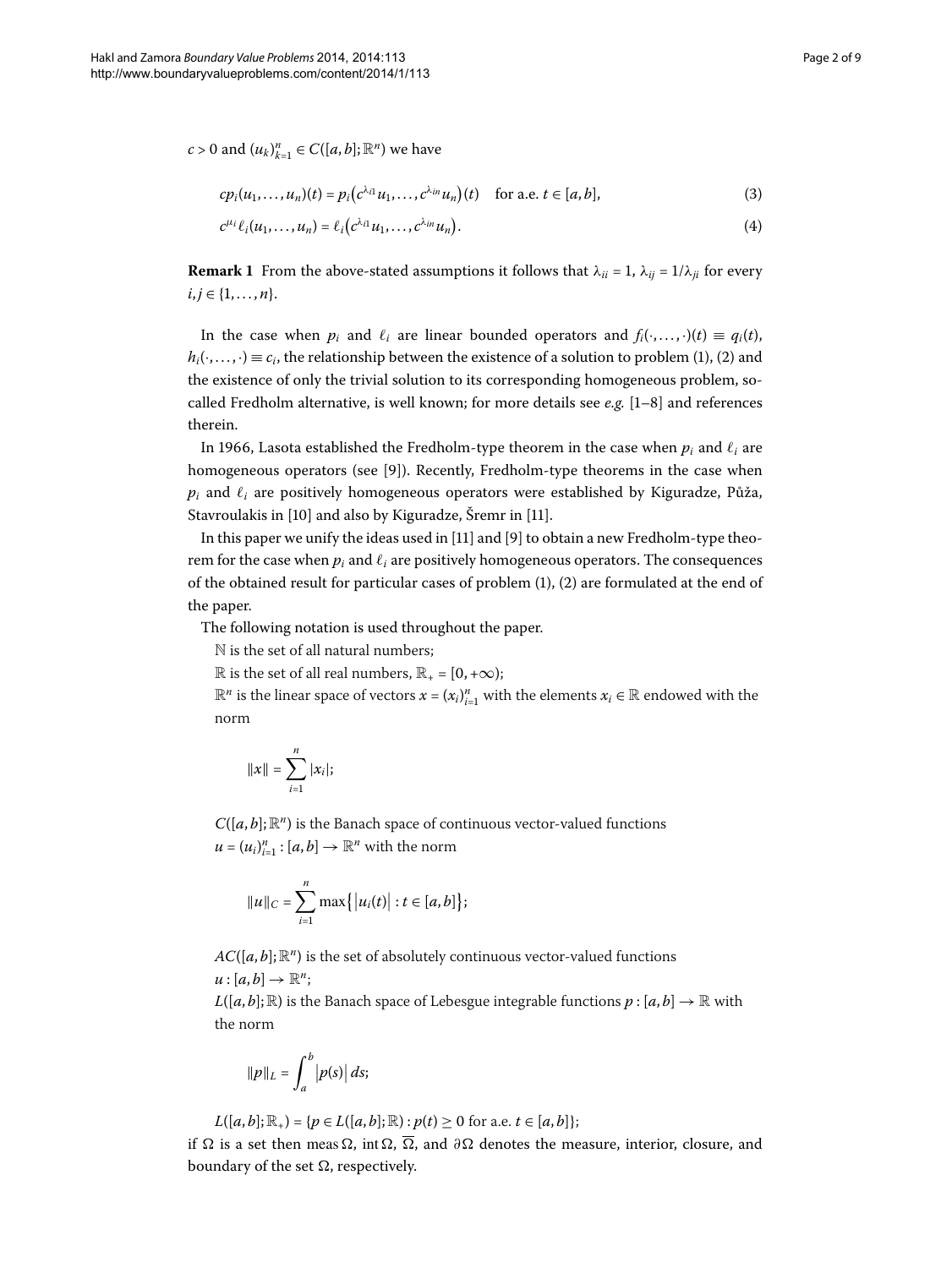<span id="page-2-6"></span><span id="page-2-0"></span>**Notation 1** Define, for every  $i \in \{1, ..., n\}$ , the following functions:

<span id="page-2-4"></span>
$$
q_i(t,\rho) \stackrel{\text{def}}{=} \sup \{|f_i(u_1,\ldots,u_n)(t)| : ||u_k||_C \leq \rho^{\lambda_{ik}}, k = 1,\ldots,n\} \quad \text{for a.e. } t \in [a,b],
$$
  

$$
\eta_i(\rho) \stackrel{\text{def}}{=} \sup \{|h_i(u_1,\ldots,u_n)| : ||u_k||_C \leq \rho^{\frac{\lambda_{ik}}{\mu_i}}, k = 1,\ldots,n\}.
$$

#### **2 Main result**

**Theorem 1** Let

<span id="page-2-2"></span><span id="page-2-1"></span>
$$
\lim_{\rho \to +\infty} \int_{a}^{b} \frac{q_i(s,\rho)}{\rho} ds = 0,
$$
\n
$$
\lim_{\rho \to +\infty} \frac{\eta_i(\rho)}{\rho} = 0 \quad (i = 1, ..., n).
$$
\n(5)

*If the problem*

$$
u'_{i}(t) = (1 - \delta)p_{i}(u_{1},...,u_{n})(t) - \delta p_{i}(-u_{1},...,u_{n})(t)
$$
  
for a.e.  $t \in [a, b]$  ( $i = 1,...,n$ ), (6)

$$
(1 - \delta)\ell_i(u_1, \dots, u_n) - \delta\ell_i(-u_1, \dots, -u_n) = 0 \quad (i = 1, \dots, n)
$$
\n(7)

<span id="page-2-5"></span>*has only the trivial solution for every*  $\delta \in [0, 1/2]$ , *then problem* [\(](#page-0-2)1), (2) *has at least one solution*.

The proof of Theorem 1 is based on the following result by Krasnosel'skii (see  $[12,$  $[12,$  Theorem 41.3, p.325]). We will formulate it in a form suitable for us.

**Theorem 2** *Let X be [a](#page-7-3) Banach space*,  $\Omega \subseteq X$  *be a symmetric<sup>a</sup> bounded domain with*  $0 \in$ int  $\Omega$ . Let, moreover,  $A : \overline{\Omega} \to \overline{\Omega}$  [b](#page-7-4)e a compact<sup>b</sup> continuous operator which has no fixed *point on ∂*. *If*, *in addition*,

$$
\frac{A(x)-x}{\|A(x)-x\|} \neq \frac{A(-x)+x}{\|A(-x)+x\|} \quad \text{for } x \in \partial \Omega
$$

<span id="page-2-3"></span>*then A has a fixed point in*  $\Omega$ *, i.e. there exists*  $x_0 \in \Omega$  *such that*  $x_0 = A(x_0)$ *.* 

Furthermore, to prove Theorem 1 we will need the following lemma.

**Lemma 1** Let, for every  $\delta \in [0, 1/2]$ , problem (6[\)](#page-2-2), (7) has only the trivial solution. Then *there exists r* > 0 *such that for any*  $(u_i)_{i=1}^n \in AC([a, b]; \mathbb{R}^n)$  *and any*  $\delta \in [0, 1/2]$ , *the a priori estimate*

$$
\sum_{k=1}^{n} \|u_{k}\|_{C}^{\lambda_{k1}} \leq r \sum_{i=1}^{n} \left(\|\widetilde{f}_{i}\|_{L}^{\lambda_{i1}} + |\widetilde{h}_{i}|^{\frac{\lambda_{i1}}{\mu_{i}}}\right) \tag{8}
$$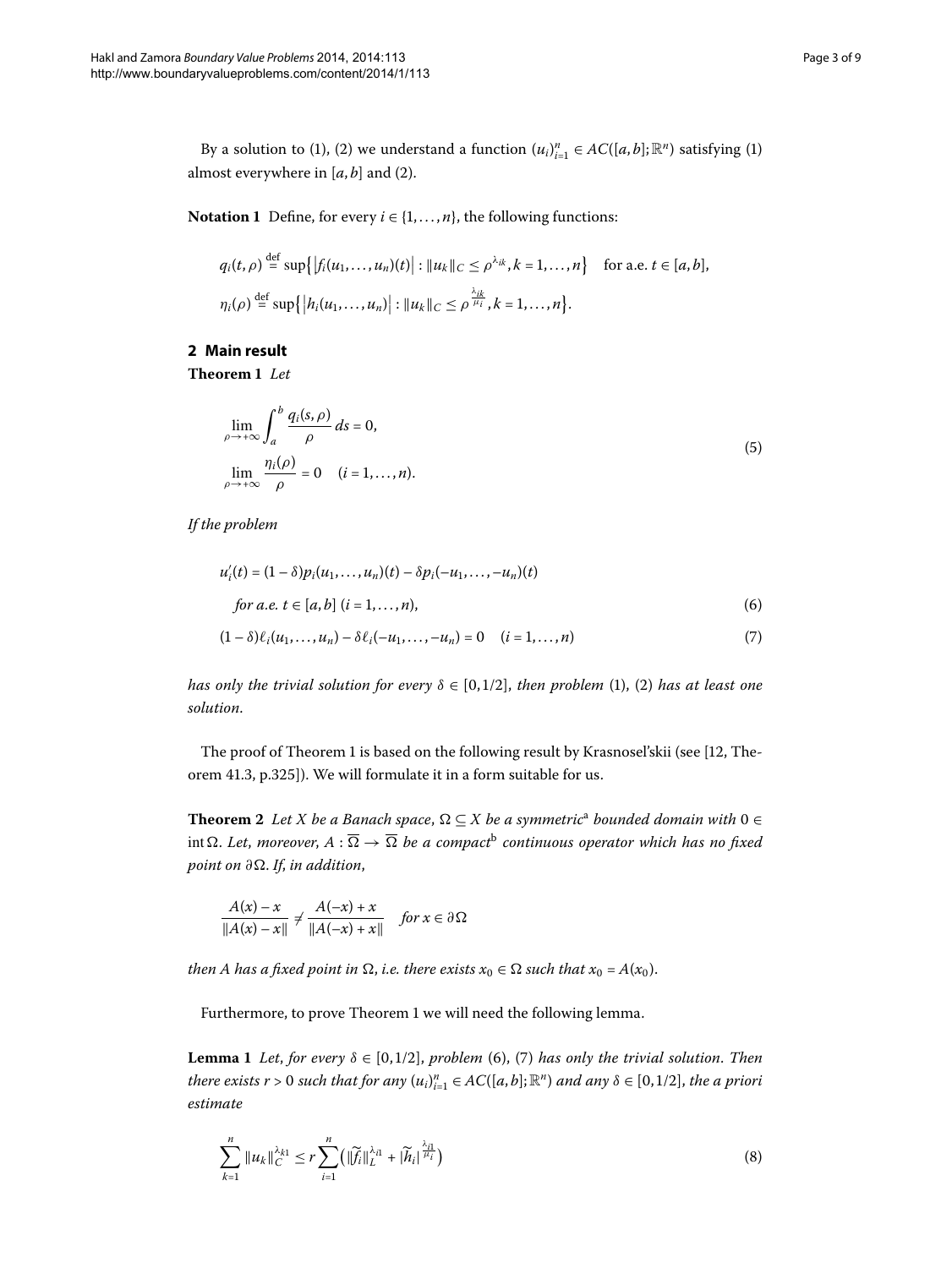*holds*, *where*

<span id="page-3-4"></span>
$$
\widetilde{f}_i(t) \stackrel{\text{def}}{=} u'_i(t) - (1 - \delta) p_i(u_1, \dots, u_n)(t) + \delta p_i(-u_1, \dots, -u_n)(t)
$$
\n
$$
\text{for a.e. } t \in [a, b] \ (i = 1, \dots, n),
$$
\n
$$
\widetilde{h}_i \stackrel{\text{def}}{=} (1 - \delta) \ell_i(u_1, \dots, u_n) - \delta \ell_i(-u_1, \dots, -u_n) \quad (i = 1, \dots, n).
$$

*Proof* Suppose on the contrary that for every  $m \in \mathbb{N}$  there exist  $(u_{im})_{i=1}^n \in AC([a, b]; \mathbb{R}^n)$ and  $\delta_m \in [0, 1/2]$  such that

<span id="page-3-1"></span><span id="page-3-0"></span>
$$
\sum_{k=1}^{n} \|u_{km}\|_{C}^{\lambda_{k1}} > m \sum_{i=1}^{n} \bigl( \|\widetilde{f}_{im}\|_{L}^{\lambda_{i1}} + |\widetilde{h}_{im}|^{\frac{\lambda_{i1}}{\mu_{i}}}\bigr), \tag{9}
$$

where

$$
\widetilde{f}_{im}(t) \stackrel{\text{def}}{=} u'_{im}(t) - (1 - \delta_m) p_i(u_{1m}, \dots, u_{nm})(t) + \delta_m p_i(-u_{1m}, \dots, -u_{nm})(t)
$$
\nfor a.e.  $t \in [a, b]$  ( $i = 1, \dots, n$ ),

\n(10)

<span id="page-3-3"></span><span id="page-3-2"></span>
$$
\widetilde{h}_{im} \stackrel{\text{def}}{=} (1 - \delta_m) \ell_i(u_{1m}, \dots, u_{nm}) - \delta_m \ell_i(-u_{1m}, \dots, -u_{nm}) \quad (i = 1, \dots, n). \tag{11}
$$

Put

$$
\rho_m = \sum_{k=1}^n \|u_{km}\|_C^{\lambda_{k1}} \quad \text{for } m \in \mathbb{N},\tag{12}
$$

<span id="page-3-5"></span>
$$
v_{im}(t) = \frac{u_{im}(t)}{\rho_m^{\lambda_{1i}}} \quad \text{for } t \in [a, b], m \in \mathbb{N}.
$$
 (13)

Then

<span id="page-3-6"></span>
$$
\sum_{i=1}^{n} \|\nu_{im}\|_{C}^{\lambda_{i1}} = 1 \quad \text{for } m \in \mathbb{N}
$$
 (14)

and from (10[\)](#page-3-1) and [\(](#page-1-0)11), in view of (3), (4), (12), and (13), we get

$$
\frac{\widetilde{f}_{im}(t)}{\rho_m^{\lambda_{1i}}} = \nu'_{im}(t) - (1 - \delta_m) p_i(\nu_{1m}, \dots, \nu_{nm})(t) + \delta_m p_i(-\nu_{1m}, \dots, -\nu_{nm})(t)
$$
\n
$$
\text{for a.e. } t \in [a, b] \ (i = 1, \dots, n; m \in \mathbb{N}), \tag{15}
$$

<span id="page-3-7"></span>
$$
\frac{\widetilde{h}_{im}}{\rho_m^{\lambda_{1i}\mu_i}} = (1 - \delta_m)\ell_i(\nu_{1m}, \dots, \nu_{nm}) - \delta_m\ell_i(-\nu_{1m}, \dots, -\nu_{nm}) \quad (i = 1, \dots, n; m \in \mathbb{N}).
$$
 (16)

On the other hand, from  $(9)$  $(9)$  and  $(12)$  we have

$$
\sum_{i=1}^{n} \left( \left\| \frac{\widetilde{f}_{im}}{\rho_m^{\lambda_{1i}}} \right\|_{L}^{\lambda_{11}} + \left| \frac{\widetilde{h}_{im}}{\rho_m^{\lambda_{1i}\mu_i}} \right|^{\frac{\lambda_{i1}}{\mu_i}} \right) < \frac{1}{m} \quad \text{for } m \in \mathbb{N}, \tag{17}
$$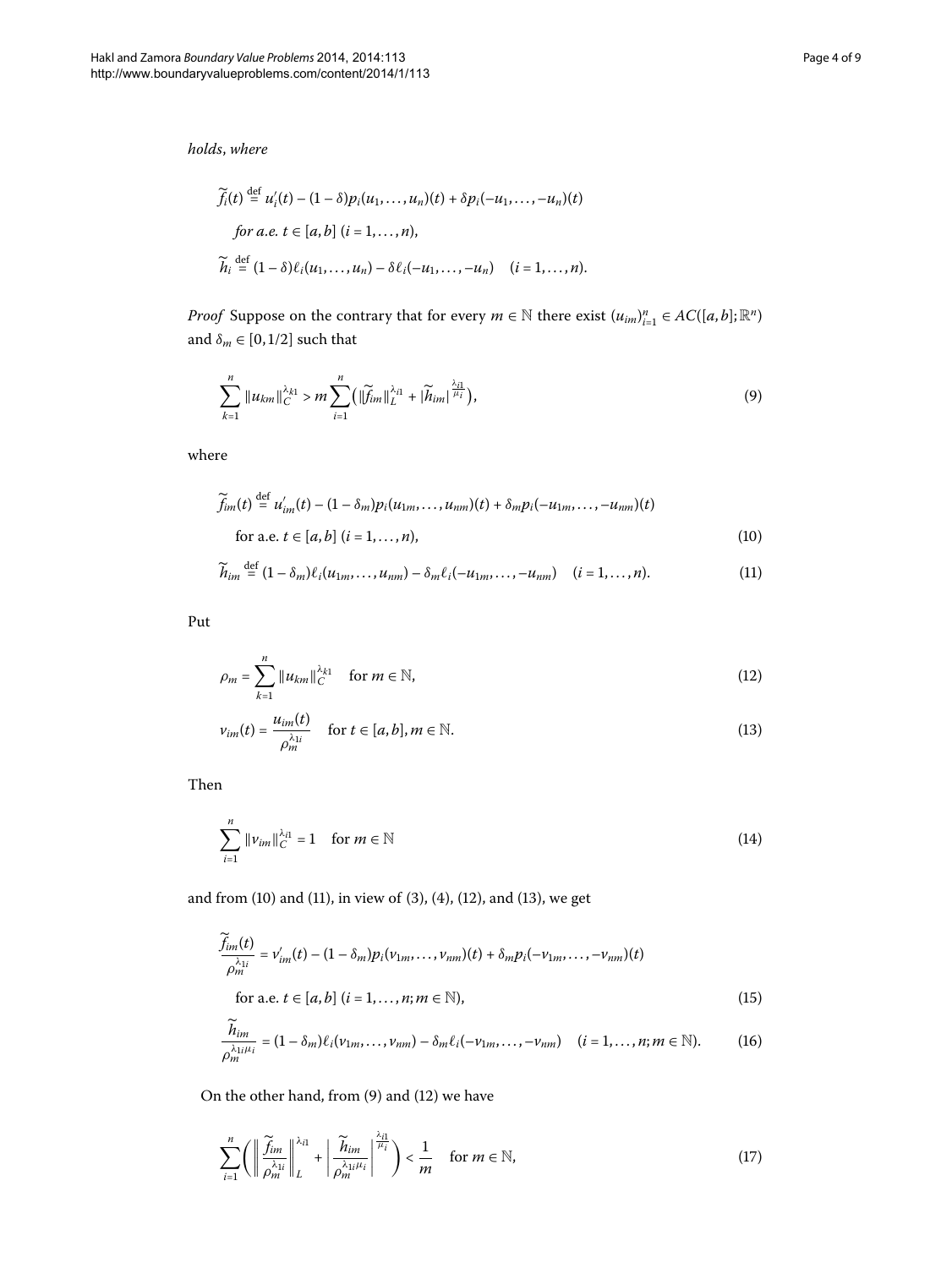whence, according to  $[13, Corollary IV.8.11]$  $[13, Corollary IV.8.11]$  it follows that

<span id="page-4-0"></span>
$$
\lim_{\text{meas}\,E \to 0} \int_{E} \frac{\widetilde{f}_{im}(s)}{\rho_{m}^{\lambda_{1i}}} \, ds = 0 \quad \text{uniformly for } m \in \mathbb{N} \, (i = 1, \dots, n). \tag{18}
$$

Therefore, (14[\)](#page-3-5), [\(](#page-4-0)15), and (18) imply that the sequences  $\{v_{im}\}_{m=1}^{+\infty}$  ( $i = 1, ..., n$ ) are uniformly bounded and equicontinuous. Thus, according to Arzelà-Ascoli theorem, without loss of generality we can assume that there exist  $(v_{i0})_{i=1}^n \in C([a,b];\mathbb{R}^n)$  and  $\delta_0 \in [0,1/2]$  such that

$$
\lim_{m \to +\infty} \delta_m = \delta_0, \qquad \lim_{m \to +\infty} ||v_{im} - v_{i0}||_C = 0 \quad (i = 1, \dots, n). \tag{19}
$$

Furthermore, [\(](#page-3-6)15)-(17) yield  $(v_{i0})_{i=1}^n \in AC([a, b]; \mathbb{R}^n)$  and show that it is a solution to (6),  $(7)$  $(7)$ . However,  $(14)$  $(14)$  and  $(19)$  result in

$$
\sum_{i=1}^n \|\nu_{i0}\|_C^{\lambda_{i1}} = 1,
$$

which contradicts our assumptions.

<span id="page-4-6"></span><span id="page-4-4"></span><span id="page-4-3"></span><span id="page-4-2"></span><span id="page-4-1"></span> $\Box$ 

*Proof of Theorem* 1 Let  $X = C([a, b]; \mathbb{R}^n) \times \mathbb{R}^n$  and for  $x \in X$ , *i.e.*  $x = (u, \alpha) = ((u_i)_{i=1}^n, (\alpha_i)_{i=1}^n)$ , define the norm

$$
||x|| = ||u||_C + ||\alpha||.
$$

Then  $(X, \|\cdot\|)$  is a Banach space. Let the operators  $T, F, A : X \to X$  be defined as follows:

$$
T(x) \stackrel{\text{def}}{=} \left( \left( u_i(a) + \alpha_i + \int_a^t p_i(u_1, \ldots, u_n)(s) \, ds \right)_{i=1}^n, \left( \alpha_i + \ell_i(u_1, \ldots, u_n) \right)_{i=1}^n \right), \tag{20}
$$

$$
F(x) \stackrel{\text{def}}{=} \left( \left( \int_{a}^{t} f_i(u_1, \dots, u_n)(s) \, ds \right)_{i=1}^{n}, \left( -h_i(u_1, \dots, u_n) \right)_{i=1}^{n} \right), \tag{21}
$$

$$
A(x) \stackrel{\text{def}}{=} T(x) + F(x),\tag{22}
$$

and consider the operator equation

$$
x = A(x). \tag{23}
$$

It can easily be seen that problem  $(1)$  $(1)$ ,  $(2)$  $(2)$ , and  $(23)$  are equivalent in the following sense: if  $x = (u, \alpha)$  $x = (u, \alpha)$  $x = (u, \alpha)$  $x = (u, \alpha)$  is a solution to (23), then  $\alpha_i = 0$  ( $i = 1, ..., n$ ) and  $(u_i)_{i=1}^n$  is a solution to (1), (2); and *vice versa* if  $(u_i)_{i=1}^n$  $(u_i)_{i=1}^n$  $(u_i)_{i=1}^n$  is a solution to [\(](#page-4-2)1), (2), then  $x = (u, 0)$  is a solution to (23).

Let  $r > 0$  be such that the conclusion of Lemma 1 is valid. According to (5[\)](#page-2-4) we can choose  $\rho_0 > 0$  such that

<span id="page-4-5"></span>
$$
\frac{1}{\rho_0} \sum_{i=1}^n \left( \left\| q_i(\cdot, \rho_0^{\lambda_{1i}}) \right\|_{L}^{\lambda_{i1}} + \left| \eta_i(\rho_0^{\lambda_{1i}\mu_i}) \right|^{\frac{\lambda_{i1}}{\mu_i}} \right) < \frac{1}{r}.\tag{24}
$$

Let, moreover,

$$
\Omega = \left\{ x \in X : \sum_{k=1}^{n} \left( \|u_k\|_{C}^{\lambda_{k1}} + |\alpha_k| \right) < \rho_0 \right\} . \tag{25}
$$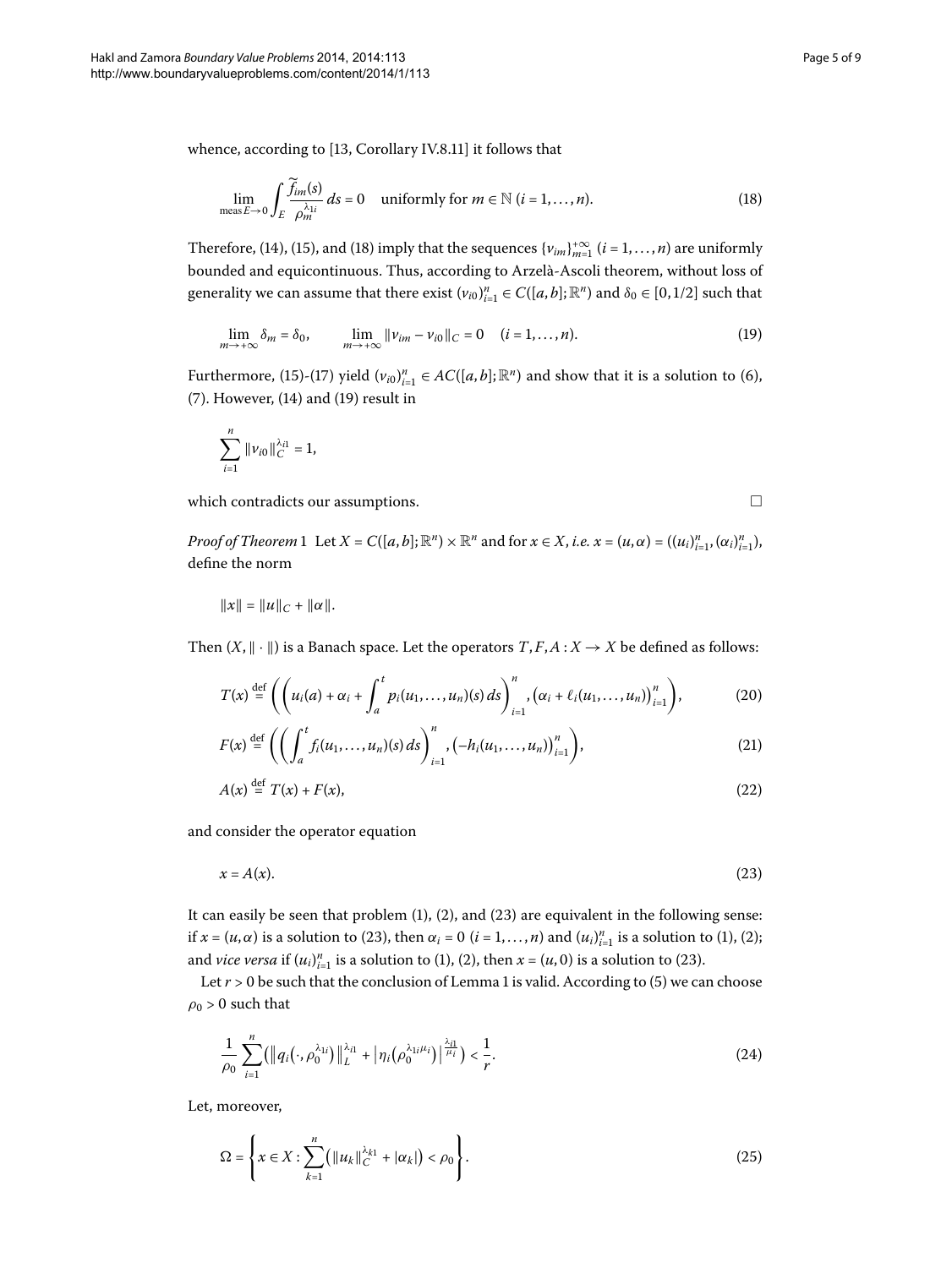Now we will show that the operator  $A$  has a fixed point in  $\Omega$ . According to Theorem 2 it is sufficient to show that

<span id="page-5-0"></span>
$$
A(x) - x \neq \nu (A(-x) + x) \quad \text{for } x \in \partial \Omega, \nu \in (0,1].
$$

Assume on the contrary that there exist  $x_0 = ((u_{i0})_{i=1}^n, (\alpha_{i0})_{i=1}^n) \in \partial\Omega$  and  $v_0 \in (0,1]$  such that

$$
A(x_0) - x_0 = \nu_0 (A(-x_0) + x_0).
$$
 (26)

Then from  $(26)$  $(26)$ , in view of  $(20)-(22)$  we obtain

$$
x_0 = (1 - \delta_0) T(x_0) - \delta_0 T(-x_0) + (1 - \delta_0) F(x_0) - \delta_0 F(-x_0),
$$

where  $\delta_0 = v_0/(1 + v_0) \in (0, 1/2]$ , *i.e.* 

<span id="page-5-2"></span><span id="page-5-1"></span>
$$
u_{i0}(t) = u_{i0}(a) + \alpha_{i0} + (1 - \delta_0) \int_a^t p_i(u_{10}, \dots, u_{n0})(s) ds
$$
  

$$
- \delta_0 \int_a^t p_i(-u_{10}, \dots, -u_{n0})(s) ds + (1 - \delta_0) \int_a^t f_i(u_{10}, \dots, u_{n0})(s) ds
$$
  

$$
- \delta_0 \int_a^t f_i(-u_{10}, \dots, -u_{n0})(s) ds \quad \text{for } t \in [a, b] \ (i = 1, \dots, n), \tag{27}
$$

<span id="page-5-3"></span>
$$
\alpha_{i0} = \alpha_{i0} + (1 - \delta_0) \ell_i(u_{10}, \dots, u_{n0}) - \delta_0 \ell_i(-u_{10}, \dots, -u_{n0})
$$

$$
- (1 - \delta_0) h_i(u_{10}, \dots, u_{n0}) + \delta_0 h_i(-u_{10}, \dots, -u_{n0}) \quad (i = 1, \dots, n). \tag{28}
$$

Now from [\(](#page-5-2)27) and (28) it follows that  $(u_i)_{i=1}^n \in AC([a, b]; \mathbb{R}^n)$ ,

<span id="page-5-5"></span>
$$
\alpha_{i0} = 0 \quad (i = 1, \dots, n), \tag{29}
$$

$$
u'_{i0}(t) = (1 - \delta_0) p_i(u_{10}, \dots, u_{n0})(t) - \delta_0 p_i(-u_{10}, \dots, -u_{n0})(t)
$$
  
+ 
$$
(1 - \delta_0) f_i(u_{10}, \dots, u_{n0})(t) - \delta_0 f_i(-u_{10}, \dots, -u_{n0})(t)
$$
  
for a.e.  $t \in [a, b]$   $(i = 1, \dots, n)$ , (30)

<span id="page-5-4"></span>
$$
(1 - \delta_0) \ell_i(u_{10}, \dots, u_{n0}) - \delta_0 \ell_i(-u_{10}, \dots, -u_{n0})
$$
  
=  $(1 - \delta_0) h_i(u_{10}, \dots, u_{n0}) - \delta_0 h_i(-u_{10}, \dots, -u_{n0})$  (*i* = 1, ..., *n*). (31)

Moreover, since  $x_0 \in \partial \Omega$ , on account of (25[\)](#page-4-5) and [\(](#page-5-3)29) we have

<span id="page-5-6"></span>
$$
\rho_0 = \sum_{k=1}^n \|u_{k0}\|_C^{\lambda_{k1}}.\tag{32}
$$

Now the equality (32[\)](#page-5-4), according to Notation 1, implies

$$
\left| (1 - \delta_0) f_i(u_{10}, \dots, u_{n0})(t) - \delta_0 f_i(-u_{10}, \dots, -u_{n0})(t) \right| \le q_i(t, \rho_0^{\lambda_{1i}})
$$
  
for a.e.  $t \in [a, b]$   $(i = 1, \dots, n),$  (33)

$$
\left| (1 - \delta_0) h_i(u_{10}, \dots, u_{n0}) - \delta_0 h_i(-u_{10}, \dots, -u_{n0}) \right| \le \eta_i(\rho_0^{\lambda_{1i}\mu_i}) \quad (i = 1, \dots, n). \tag{34}
$$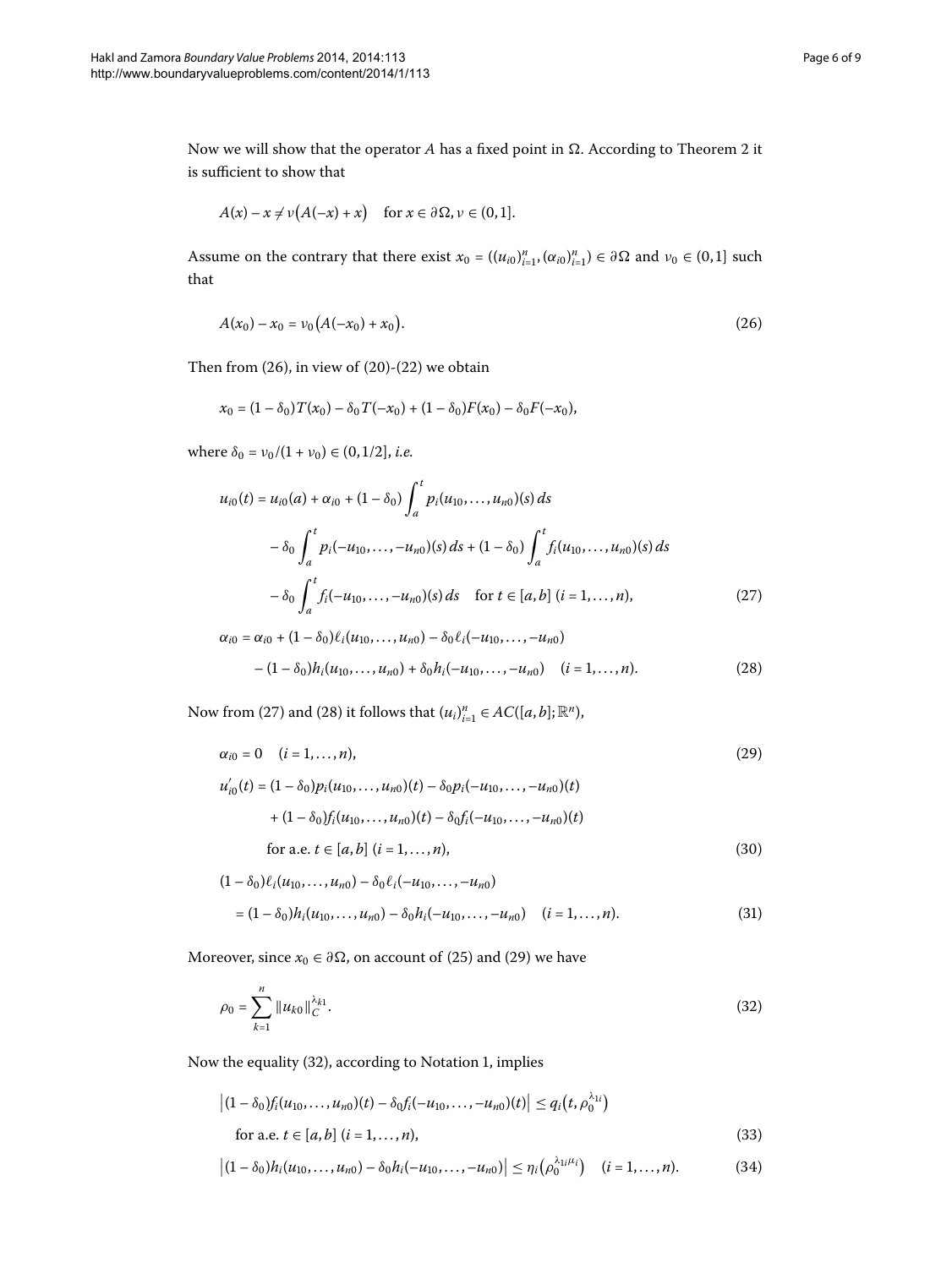Therefore[,](#page-2-3) in view of Lemma 1, with respect to  $(30)-(34)$  we obtain

$$
\rho_0 \leq r \sum_{i=1}^n (\big\|q_i(\cdot,\rho_0^{\lambda_{1i}})\big\|_L^{\lambda_{i1}} + \big|\eta_i(\rho_0^{\lambda_{1i}\mu_i})\big|^{\frac{\lambda_{i1}}{\mu_i}}.
$$

However, the latter inequality contradicts (24).

#### **3 Corollaries**

If the operators  $p_i$  and  $\ell_i$  are homogeneous, *i.e.* if moreover

$$
p_i(-u_1, \dots, -u_n)(t) = -p_i(u_1, \dots, u_n)(t)
$$
  
for a.e.  $t \in [a, b], (u_k)_{k=1}^n \in C([a, b]; \mathbb{R}^n)$   $(i = 1, \dots, n)$ , (35)

$$
\ell_i(-u_1,\ldots,-u_n) = -\ell_i(u_1,\ldots,u_n), \quad (u_k)_{k=1}^n \in C([a,b];\mathbb{R}^n) \ (i=1,\ldots,n),
$$
 (36)

then from Theorem 1 we obtain the following assertion.

**Corollary 1** *Let* [\(](#page-6-0)5), (35), and (36) be fulfilled. If the problem

$$
u'_{i}(t) = p_{i}(u_{1},...,u_{n})(t) \quad \text{for a.e. } t \in [a,b] \ (i=1,...,n), \tag{37}
$$

$$
\ell_i(u_1,\ldots,u_n)=0 \quad (i=1,\ldots,n) \tag{38}
$$

*has only the trivial solution then problem* [\(](#page-0-2)1), (2) *has at least one solution*.

For a particular case when  $p_i$  are defined by

$$
p_i(u_1,\ldots,u_n)(t) \stackrel{\text{def}}{=} \widetilde{p}_i(t) |u_{i+1}(\tau_i(t))|^{\lambda_i} \operatorname{sgn} u_{i+1}(\tau_i(t))
$$
  
for a.e.  $t \in [a,b]$   $(i = 1,\ldots,n-1)$ , (39)

$$
p_n(u_1,\ldots,u_n)(t) \stackrel{\text{def}}{=} \widetilde{p}_n(t) |u_1(\tau_n(t))|^{\lambda_n} \operatorname{sgn} u_1(\tau_n(t)) \quad \text{for a.e. } t \in [a,b], \tag{40}
$$

where  $\widetilde{p}_i \in L([a, b]; \mathbb{R})$  and  $\tau_i : [a, b] \to [a, b]$  are measurable functions, we have the following assertion.

**Corollary 2** Let [\(](#page-6-3)5), (36), (39), and (40) be fulfilled. Let, moreover,

$$
\prod_{i=1}^n \lambda_i = 1,
$$

<span id="page-6-6"></span>*and let problem* (37[\)](#page-0-2), (38) have only the trivial solution. Then problem (1), (2) has at least *one solution*.

Namely, for a two-dimensional system of ordinary equations and a particular case of boundary conditions we get the following.

**Corollary 3** Let  $\lambda_1 \lambda_2 = 1$ , and let

$$
u'_1 = \widetilde{p}_1(t)|u_2|^{\lambda_1} \operatorname{sgn} u_2, \qquad u'_2 = \widetilde{p}_2(t)|u_1|^{\lambda_2} \operatorname{sgn} u_1,
$$
  

$$
u_1(a) - c_1u_1(b) = 0, \qquad u_2(a) - c_2u_2(b) = 0
$$

<span id="page-6-5"></span><span id="page-6-4"></span><span id="page-6-3"></span><span id="page-6-2"></span><span id="page-6-1"></span><span id="page-6-0"></span> $\Box$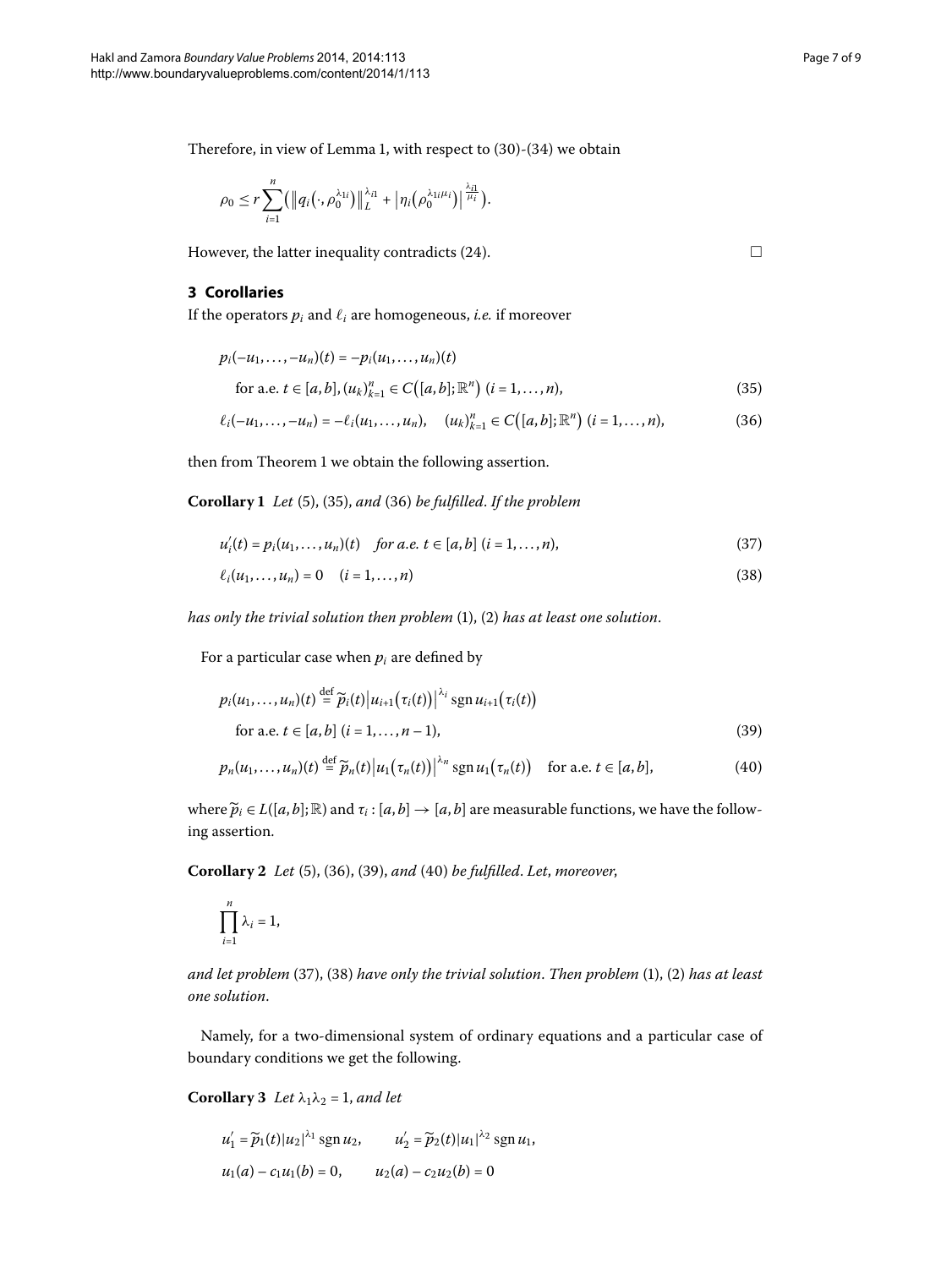*with*  $\widetilde{p}_1, \widetilde{p}_2 \in L([a, b]; \mathbb{R}), c_1, c_2 \in \mathbb{R}$  have only the trivial solution. Then the problem

$$
u'_1 = \widetilde{p}_1(t)|u_2|^{\lambda_1} \operatorname{sgn} u_2 + f_1(t), \qquad u'_2 = \widetilde{p}_2(t)|u_1|^{\lambda_2} \operatorname{sgn} u_1 + f_2(t),
$$
  

$$
u_1(a) - c_1 u_1(b) = h_1, \qquad u_2(a) - c_2 u_2(b) = h_2
$$

*has at least one solution for every*  $f_1, f_2 \in L([a, b]; \mathbb{R})$  *and*  $h_1, h_2 \in \mathbb{R}$ .

The particular case of the system discussed in Corollary 3 is so-called second-order differential equation with *λ*-Laplacian. Therefore, in the case when  $\tilde{p}_1 \equiv 1$ , Corollary 3 yields the following.

**Corollary**  *Let the problem*

$$
(\Phi_{\lambda}(u'(t)))' = p(t)\Phi_{\lambda}(u(t)),
$$
  
 
$$
u(a) - c_1u(b) = 0, \qquad u'(a) - c_2u'(b) = 0
$$

*with*  $p \in L([a, b]; \mathbb{R})$ ,  $\Phi_{\lambda}(x) = |x|^{\lambda} \text{sgn } x$ ,  $c_1, c_2 \in \mathbb{R}$  have only the trivial solution. Then the *problem*

$$
(\Phi_{\lambda}(u'(t)))' = p(t)\Phi_{\lambda}(u(t)) + f(t),
$$
  
 
$$
u(a) - c_1u(b) = h_1, \qquad u'(a) - c_2u'(b) = h_2
$$

<span id="page-7-0"></span>*has at least one solution for every*  $f \in L([a, b]; \mathbb{R})$  *and*  $h_1, h_2 \in \mathbb{R}$ *.* 

#### <span id="page-7-1"></span>**Competing interests**

**Authors' contributions**

The authors declare that they have no competing interests.

#### RH and MZ obtained the results in a joint research. Both authors read and approved the final manuscript.

#### <span id="page-7-3"></span>**Author details**

<span id="page-7-4"></span><sup>1</sup> Institute of Mathematics, Academy of Sciences of the Czech Republic, branch in Brno, Žižkova 22, Brno, 61662, Czech Republic. <sup>2</sup>Departamento de Matemática, Facultad de Ciencias, Universidad del Bío-Bío, Casilla 5-C, Concepción, 4051381, Chile.

#### **Acknowledgements**

<span id="page-7-2"></span>Robert Hakl has been supported by RVO: 67985840. Manuel Zamora has been supported by Ministerio de Educación y Ciencia, Spain, project MTM2011-23652, and by a postdoctoral grant from University of Granada.

**Endnotes**<br>
<sup>a</sup> If  $x \in \Omega$  then  $-x \in \Omega$ .<br>
<sup>b</sup> It transforms bounded sets into relatively compact sets.

#### Received: 30 January 2014 Accepted: 29 April 2014 Published: 13 May 2014

#### **References**

- 1. Azbelev, NV, Maksimov, VP, Rakhmatullina, LF: Introduction to the Theory of Functional Differential Equations. Nauka, Moscow (1991)
- 2. Azbelev, NV, Maksimov, VP, Rakhmatullina, LF: Methods of Modern Theory of Linear Functional Differential Equations. R&C Dynamics, Moscow (2000)
- 3. Bravyi, E: A note on the Fredholm property of boundary value problems for linear functional differential equations. Mem. Differ. Equ. Math. Phys. 20, 133-135 (2000)
- 4. Hakl, R, Lomtatidze, A, Stavroulakis, IP: On a boundary value problem for scalar linear functional differential equations. Abstr. Appl. Anal. 9(1), 45-67 (2004)